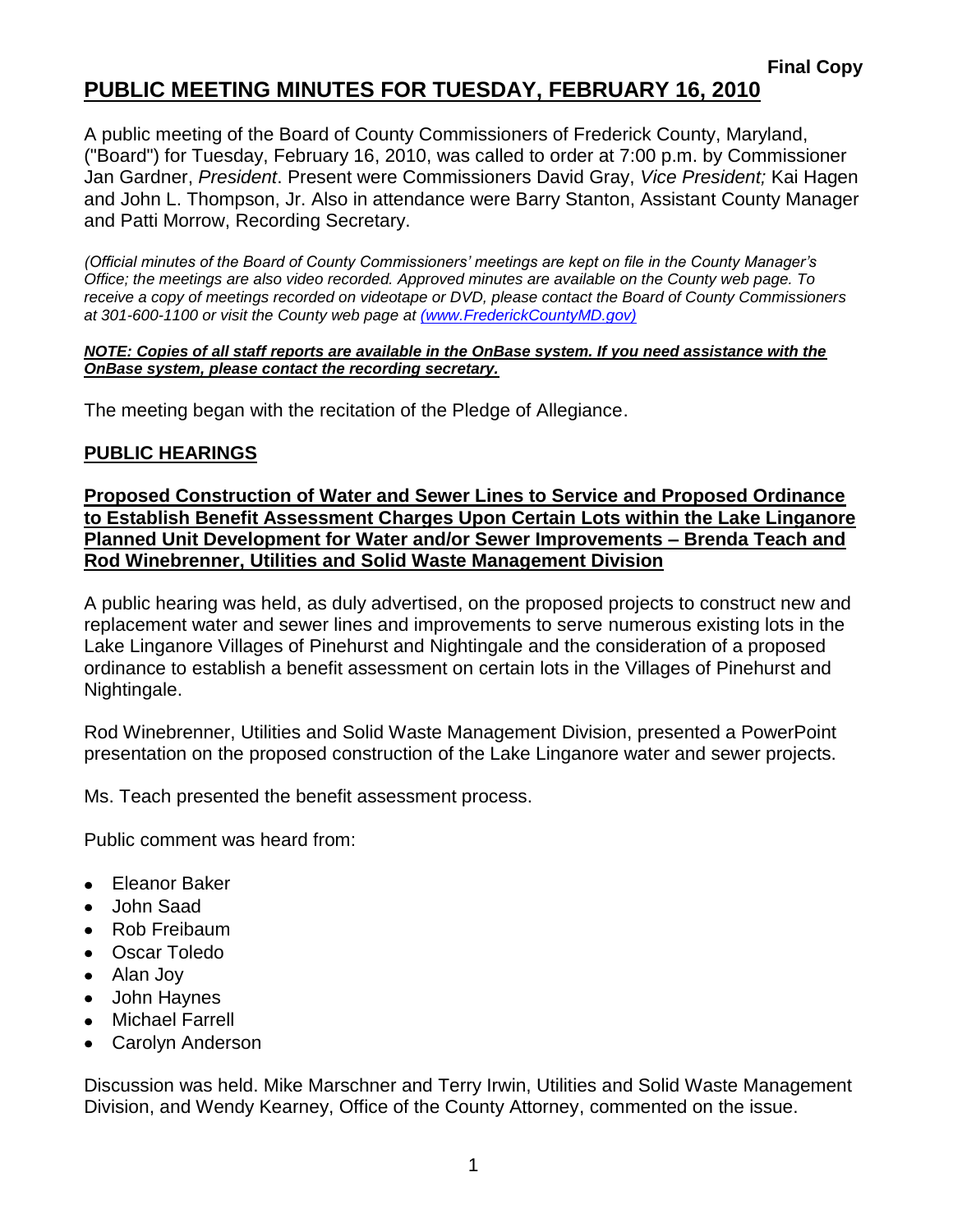### **PUBLIC MEETING MINUTES FOR TUESDAY, FEBRUARY 16, 2010**

The Board indicated the public hearing would be continued to Tuesday, March 2, 2010, at 7;00 p.m. to provide time for individuals to question staff and to get further answers on two (2) lots currently on wells.

#### **Zoning Text Amendment #ZT-09-07 – To Amend Certain Sections of the Frederick County Code Concerning Child Care Center/Nursery School – Eric Soter and Shawna Lemonds, Planning Division**

A public hearing was held, as duly advertised, on the reconsideration of child care center/nursery school as a permitted use within the agricultural zoning district.

Ms. Lemonds presented the proposed child care center/nursery school text amendment.

Public comment was heard from:

- Noel Manalo, Esquire, Miles and Stockbridge
- Sandi Evans Rogers, Associate Pastor, Frederick Church of the Brethren
- Ginny Schartner
- Paul Mundey, Senior Pastor, Frederick Church of the Brethren
- Mark Leslig
- Janice Wiles, Friends of Frederick County
- Carole Sepe
- Sarah Clary
- Tim May, Pastor, Pleasant View Church of the Brethren

A lengthy discussion ensued.

The Board directed staff to schedule the issue for a future meeting after Blaine Young was sworn in as county commissioner. It was indicated the record would be closed.

#### **Zoning Text Amendment #ZT-09-08 – To Amend Certain Sections of the Frederick County Code Concerning a Village Center Zoning District Footprint Modification – Eric Soter and Shawna Lemonds, Planning Division**

A public hearing was held, as duly advertised, on a proposed text amendment to modify the footprint of specific parcels within village center zoning based on review and approval by the Frederick County Planning Commission (FcPc).

Ms. Lemonds presented the staff report on the proposed text amendment #ZT-09-08.

Public comments were heard from:

- Daria Putnam-Steinhardt, President/CEO, Frederick County YMCA
- Anne Rollins, Esquire, Miles and Stockbridge
- Carole Sepe